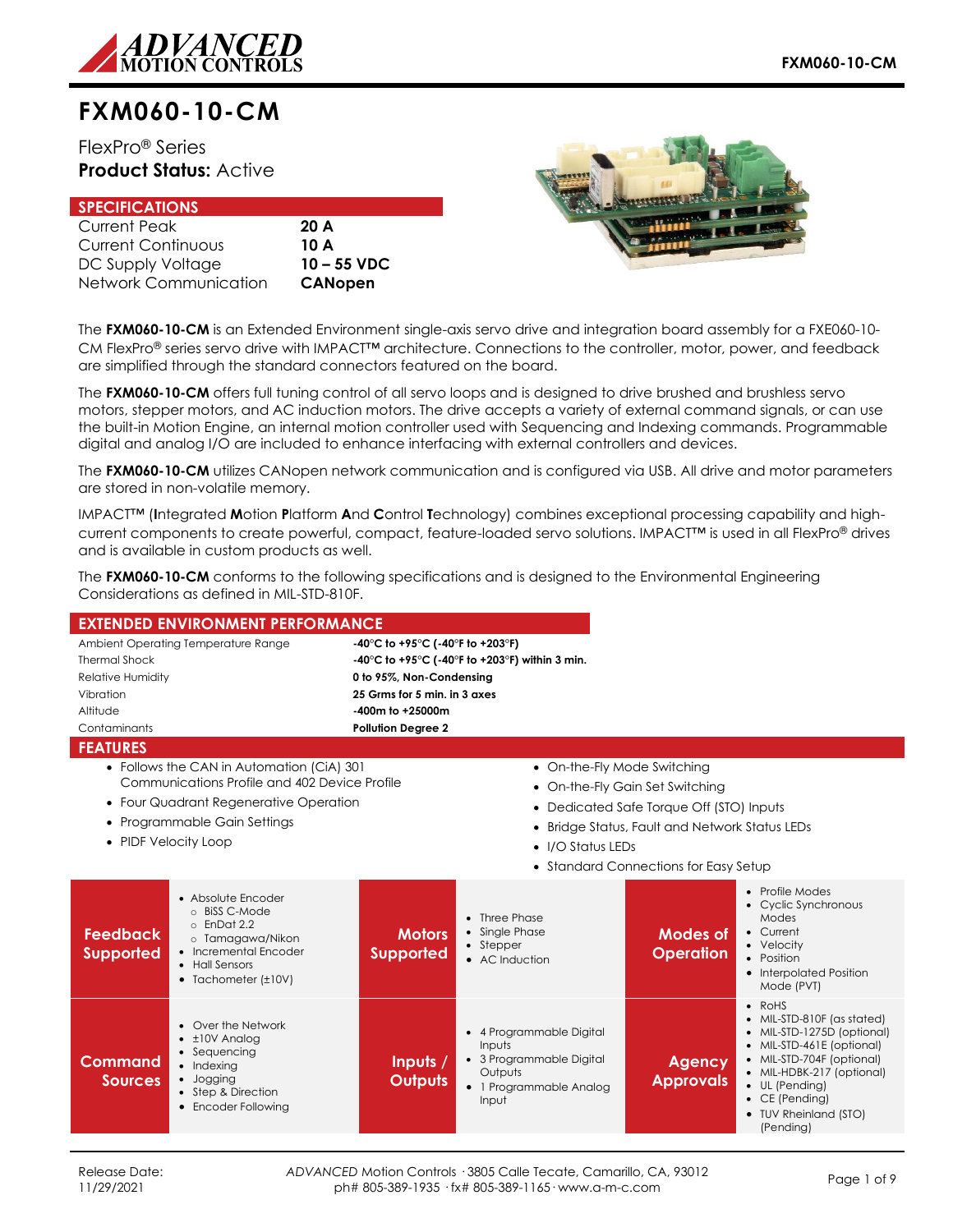

## **BLOCK DIAGRAM**



## **INFORMATION ON APPROVALS AND COMPLIANCES**

| ROHS<br>Compliant    | The RoHS Directive restricts the use of certain substances including lead, mercury, cadmium, hexavalent<br>chromium and halogenated flame retardants PBB and PBDE in electronic equipment. |
|----------------------|--------------------------------------------------------------------------------------------------------------------------------------------------------------------------------------------|
| MIL-STD-810F         | Environmental Engineering Considerations and Laboratory Tests – (as stated)                                                                                                                |
| <b>MIL-STD-1275D</b> | Characteristics of 28 Volt DC Electrical Systems in Military Vehicles – (optional)                                                                                                         |
| MIL-STD-461E         | Requirements for the Control of Electromagnetic Interference Characteristics of Subsystems and<br>Equipment - (optional)                                                                   |
| MIL-STD-704F         | Aircraft Electric Power Characteristics - (optional)                                                                                                                                       |
| MII-HDBK-217         | Reliability Prediction of Electronic Equipment (MTBF) – (optional)                                                                                                                         |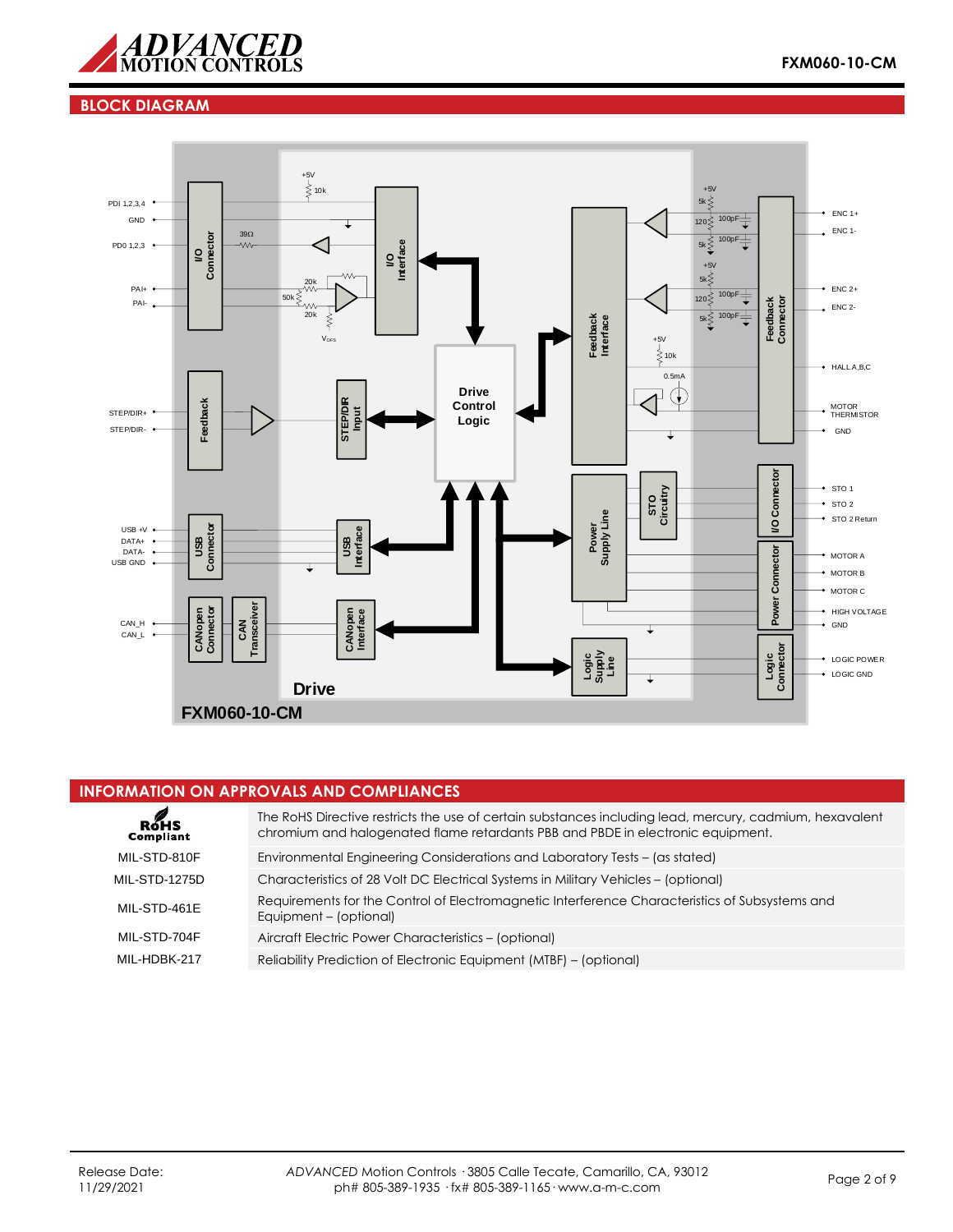

## **SPECIFICATIONS**

| <b>Electrical Specifications</b>                    |                              |                                                                                                                                                                    |  |  |  |
|-----------------------------------------------------|------------------------------|--------------------------------------------------------------------------------------------------------------------------------------------------------------------|--|--|--|
| <b>Description</b>                                  | Units                        | Value                                                                                                                                                              |  |  |  |
| Nominal DC Supply Input Range                       | <b>VDC</b>                   | $12 - 48$                                                                                                                                                          |  |  |  |
| DC Supply Input Range                               | <b>VDC</b>                   | $10 - 55$                                                                                                                                                          |  |  |  |
| DC Supply Undervoltage                              | <b>VDC</b>                   | 8                                                                                                                                                                  |  |  |  |
| DC Supply Overvoltage                               | <b>VDC</b>                   | 58                                                                                                                                                                 |  |  |  |
| Logic Supply Input Range (optional)                 | <b>VDC</b>                   | $10 - 55$                                                                                                                                                          |  |  |  |
| Safe Torque Off Voltage (Default)                   | <b>VDC</b>                   | 5                                                                                                                                                                  |  |  |  |
| Maximum Peak Current Output1                        | A (Arms)                     | 20(14.1)                                                                                                                                                           |  |  |  |
| Maximum Continuous Current Output <sup>2</sup>      | A (Arms)                     | 10(10)                                                                                                                                                             |  |  |  |
| Bus Capacitance <sup>3</sup>                        | μF                           | 52.8                                                                                                                                                               |  |  |  |
| <b>Efficiency at Rated Power</b>                    | $\%$                         | 99                                                                                                                                                                 |  |  |  |
| Maximum Continuous Output Power                     | W                            | 545                                                                                                                                                                |  |  |  |
| Maximum Power Dissipation at Continuous Current     | W                            | 6                                                                                                                                                                  |  |  |  |
| Minimum Load Inductance (line-to-line) <sup>4</sup> | μH                           | 150 (@ 48VDC supply); 75 (@24VDC supply); 40 (@12VDC supply)                                                                                                       |  |  |  |
| Switching Frequency                                 | kHz                          | 20                                                                                                                                                                 |  |  |  |
| Maximum Output PWM Duty Cycle                       | %                            | 83                                                                                                                                                                 |  |  |  |
|                                                     |                              | <b>Control Specifications</b>                                                                                                                                      |  |  |  |
| <b>Description</b>                                  | Units                        | Value                                                                                                                                                              |  |  |  |
| Communication Interfaces                            | $\sim$                       | CANopen (USB for configuration)                                                                                                                                    |  |  |  |
| <b>Command Sources</b>                              |                              | ±10 V Analog, Over the Network, Sequencing, Indexing, Jogging, Step &<br>Direction, Encoder Following                                                              |  |  |  |
| Feedback Supported                                  | $\overline{\phantom{a}}$     | Absolute Encoder (BiSS C-Mode, EnDat 2.2, Tamagawa/Nikon), Incremental<br>Encoder, Hall Sensors, Auxiliary Incremental Encoder, Tachometer (±10V)                  |  |  |  |
| Commutation Methods                                 | $\overline{\phantom{a}}$     | Sinusoidal, Trapezoidal                                                                                                                                            |  |  |  |
| Modes of Operation                                  |                              | Profile Modes, Cyclic Synchronous Modes, Current, Velocity, Position,<br>Interpolated Position Mode (PVT)                                                          |  |  |  |
| Motors Supported <sup>5</sup>                       | $\overline{a}$               | Three Phase (Brushless Servo), Single Phase (Brushed Servo, Voice Coil, Inductive<br>Load), Stepper (2- or 3-Phase Closed Loop), AC Induction (Closed Loop Vector) |  |  |  |
| Hardware Protection                                 |                              | 40+ Configurable Functions, Over Current, Over Temperature (Drive & Motor),<br>Over Voltage, Short Circuit (Phase-Phase & Phase-Ground), Under Voltage             |  |  |  |
| Programmable Digital Inputs/Outputs                 | $\overline{\phantom{a}}$     | 4/3                                                                                                                                                                |  |  |  |
| Programmable Analog Inputs/Outputs                  |                              | 1/0                                                                                                                                                                |  |  |  |
| Primary I/O Logic Level                             | $\sim$                       | 5 VDC, not isolated                                                                                                                                                |  |  |  |
| Current Loop Sample Time                            | μS                           | 50                                                                                                                                                                 |  |  |  |
| Velocity Loop Sample Time                           | μS                           | 100                                                                                                                                                                |  |  |  |
| Position Loop Sample Time                           | μS                           | 100                                                                                                                                                                |  |  |  |
| Maximum Encoder Frequency                           | MHz                          | 20 (5 pre-quadrature)                                                                                                                                              |  |  |  |
|                                                     |                              | <b>Mechanical Specifications</b>                                                                                                                                   |  |  |  |
| Description                                         | Units                        | Value                                                                                                                                                              |  |  |  |
| Size $(H \times W \times D)$                        | $mm$ (in)                    | 50.8 x 25.4 x 22.0 (2.00 x 1.00 x 0.86)                                                                                                                            |  |  |  |
| Weight                                              | $g$ (oz)                     | 34(1.2)                                                                                                                                                            |  |  |  |
| Ambient Operating Temperature Range <sup>6</sup>    | $^{\circ}$ C ( $^{\circ}$ F) | $-40 - 95$ $(-40 - 203)$                                                                                                                                           |  |  |  |
| Storage Temperature Range                           | $^{\circ}$ C ( $^{\circ}$ F) | $-50 - 100$ $(-58 - 212)$                                                                                                                                          |  |  |  |
| <b>Thermal Shock</b>                                | $^{\circ}$ C ( $^{\circ}$ F) | $-40 - 95$ ( $-40 - 203$ ) within 3 min                                                                                                                            |  |  |  |
| <b>Relative Humidity</b>                            |                              | 0-95%, non-condensing                                                                                                                                              |  |  |  |
| Vibration                                           | Grms                         | 25 for 5 minutes in 3 axes                                                                                                                                         |  |  |  |
| Altitude                                            | m                            | $-400 - 25000$                                                                                                                                                     |  |  |  |
| Contaminants                                        | $\bar{a}$                    | Pollution Degree 2                                                                                                                                                 |  |  |  |
| P1 CANopen COMMUNICATION CONNECTOR                  | $\overline{\phantom{a}}$     | 6-pin, 1.0mm spaced single row vertical header                                                                                                                     |  |  |  |
| P2 USB CONNECTOR                                    |                              | USB Type C, vertical entry                                                                                                                                         |  |  |  |
| P3 IO and LOGIC CONNECTOR                           | $\overline{\phantom{a}}$     | 20-pin, 1.0mm spaced dual row vertical header                                                                                                                      |  |  |  |
| P4 FEEDBACK CONNECTOR                               | $\overline{\phantom{a}}$     | 30-pin, 1.0mm spaced dual row vertical header                                                                                                                      |  |  |  |
| <b>P5 POWER CONNECTOR</b>                           | $\overline{\phantom{a}}$     | 2-port, 3.5mm spaced vertical entry screw terminal                                                                                                                 |  |  |  |
| P6 MOTOR POWER CONNECTOR                            | $\overline{\phantom{a}}$     | 3-port, 3.5mm spaced vertical entry screw terminal                                                                                                                 |  |  |  |

**Notes**<br>1. Capable of supplying drive rated peak current for 2 seconds with 10 second foldback to continuous value. Longer times are possible with lower current limits.<br>2. Continuous A<sub>rms</sub> value attainable when RMS Charge

3. Applications with a supply voltage higher than 30VDC require a minimum external decoupling capacitance of 470µF / 100V added across HV and POWER GND.

4. Lower inductance is acceptable for bus voltages well below maximum. Use external inductance to meet requirements.<br>5. Maximum motor speed for stepper motors is 600 RPM. Consult the hardware installation manual for 2-phas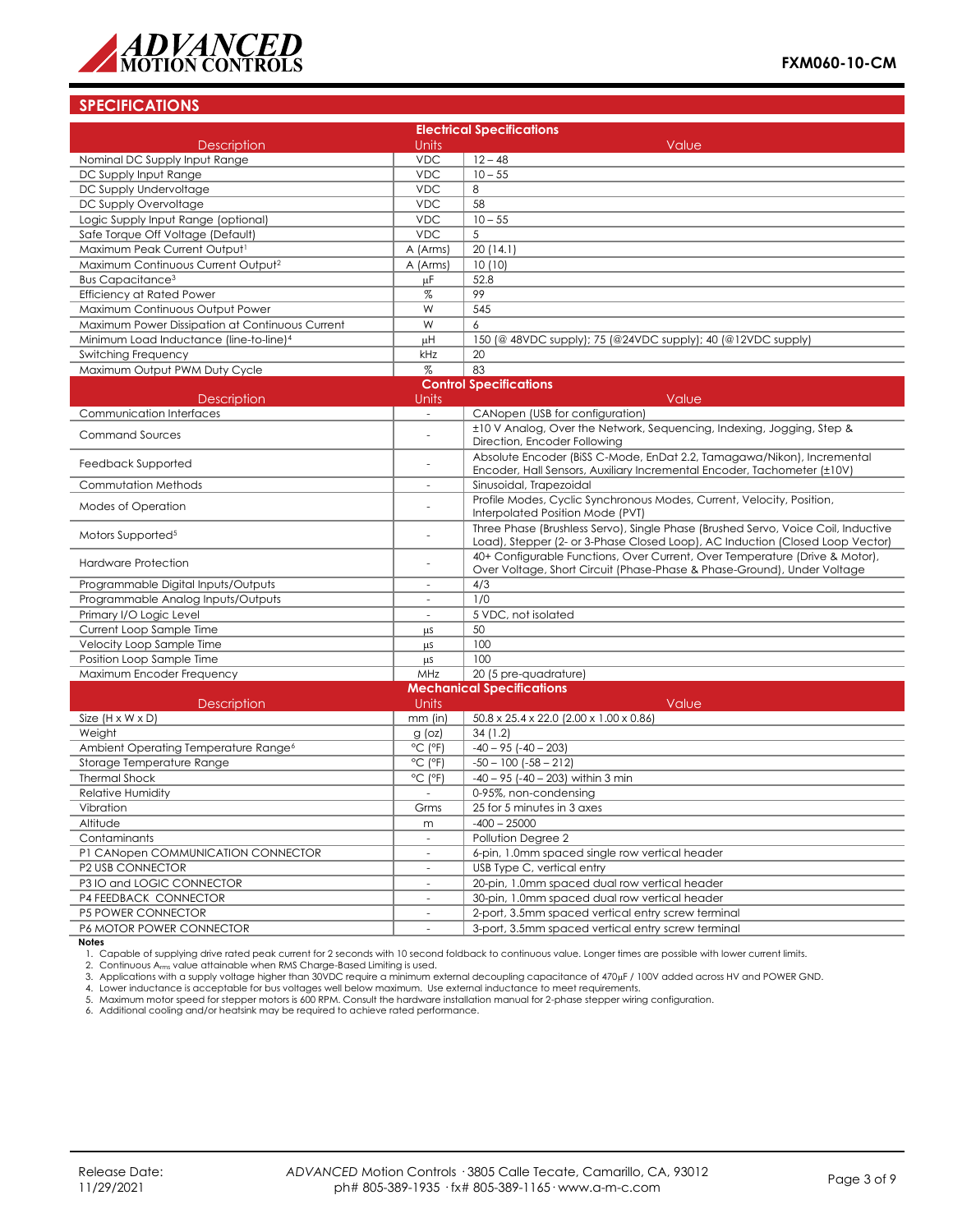

# **PIN FUNCTIONS**

|                                        | P1 - CANopen Communication Connector |                   |                                         |                                                               |                          |  |  |
|----------------------------------------|--------------------------------------|-------------------|-----------------------------------------|---------------------------------------------------------------|--------------------------|--|--|
| Pin.                                   |                                      | <b>Name</b>       |                                         | Description / Notes                                           | 1/O                      |  |  |
|                                        | CAN H                                |                   | CAN_H bus line (dominant high)          |                                                               | I/O                      |  |  |
| 2                                      | CAN L                                |                   | CAN_L bus line (dominant low)           |                                                               | I/O                      |  |  |
| 3                                      | CAN L                                |                   | CAN_L bus line (dominant low)           |                                                               | I/O                      |  |  |
| 4                                      | CAN H                                |                   | CAN_H bus line (dominant high)          |                                                               | I/O                      |  |  |
| 5                                      | <b>GND</b>                           |                   | Ground                                  |                                                               | <b>GND</b>               |  |  |
| 6                                      | SHIELD                               |                   | CAN shield                              |                                                               | $\overline{\phantom{a}}$ |  |  |
| <b>Connector Information</b><br>header |                                      |                   | 6-pin, 1.0mm spaced single row vertical |                                                               |                          |  |  |
| <b>Mating Connector Details</b>        |                                      | Molex: 5013300600 |                                         | 3 CAN L<br>CAN_H 4<br>GND 5<br>2 CAN_L<br>1 CAN H<br>SHIELD 6 |                          |  |  |
|                                        | <b>Mating Connector Included</b>     | No                |                                         |                                                               |                          |  |  |

| P2 - USB Connector                                                      |                 |                            |     |  |  |  |  |
|-------------------------------------------------------------------------|-----------------|----------------------------|-----|--|--|--|--|
| Pin                                                                     | Name            | <b>Description / Notes</b> | 1/O |  |  |  |  |
| <b>Connector Information</b>                                            | USB Type C port |                            |     |  |  |  |  |
| Standard Type C USB connection cable<br><b>Mating Connector Details</b> |                 | <b>DEC</b><br><b>DALL</b>  |     |  |  |  |  |
| <b>Mating Connector Included</b>                                        | <b>No</b>       | nnn                        |     |  |  |  |  |

|                                                                                              | P3-I/O and Logic Connector                        |                                                                    |                                             |                                                                                                                                  |               |  |  |
|----------------------------------------------------------------------------------------------|---------------------------------------------------|--------------------------------------------------------------------|---------------------------------------------|----------------------------------------------------------------------------------------------------------------------------------|---------------|--|--|
| Pin                                                                                          |                                                   | Name                                                               |                                             | <b>Description / Notes</b>                                                                                                       | 1/O           |  |  |
| $\mathbf{1}$                                                                                 | $PDI-1$                                           | General Purpose Programmable Digital Input                         |                                             |                                                                                                                                  |               |  |  |
| $\overline{2}$                                                                               | $PDI-2$                                           |                                                                    | General Purpose Programmable Digital Input  |                                                                                                                                  |               |  |  |
| 3                                                                                            | PDI-3                                             |                                                                    | General Purpose Programmable Digital Input  |                                                                                                                                  |               |  |  |
| $\overline{4}$                                                                               | $PDI-4$                                           |                                                                    | General Purpose Programmable Digital Input  |                                                                                                                                  |               |  |  |
| 5                                                                                            | PDO-1                                             |                                                                    |                                             | General Purpose Programmable Digital Output (TTL/8mA)                                                                            | $\circ$       |  |  |
| 6                                                                                            | PDO-2                                             |                                                                    |                                             | General Purpose Programmable Digital Output (TTL/8mA)                                                                            | $\circ$       |  |  |
| $\overline{7}$                                                                               | PDO-3                                             |                                                                    |                                             | General Purpose Programmable Digital Output (TTL/8mA)                                                                            | $\Omega$      |  |  |
| 8                                                                                            | <b>GND</b>                                        |                                                                    | Ground.                                     |                                                                                                                                  | <b>GND</b>    |  |  |
| 9                                                                                            | +5V USER                                          |                                                                    | +5V Supply Output. Short-circuit protected. | (300ma total load capacity shared between P3-9, P4-1, P4-13, and P4-21)                                                          | $\circ$       |  |  |
| 10                                                                                           | <b>GND</b>                                        |                                                                    | Ground.                                     |                                                                                                                                  | <b>GND</b>    |  |  |
| 11                                                                                           | $PAI-1+$                                          |                                                                    |                                             | General Purpose Differential Programmable Analog Input or Reference Signal Input.                                                |               |  |  |
| 12                                                                                           | $PAI-1-$                                          |                                                                    | ±10VDC Range (12-bit Resolution)            |                                                                                                                                  |               |  |  |
| 13                                                                                           | STO-1 INPUT                                       | Safe Torque Off-Input 1                                            |                                             |                                                                                                                                  |               |  |  |
| 14                                                                                           | <b>STO RETURN</b>                                 | Safe Torque Off Return                                             |                                             |                                                                                                                                  | <b>STORET</b> |  |  |
| 15                                                                                           | Safe Torque Off-Input 2<br>STO-2 INPUT            |                                                                    |                                             |                                                                                                                                  |               |  |  |
|                                                                                              | Safe Torque Off Return<br>16<br><b>STO RETURN</b> |                                                                    |                                             |                                                                                                                                  | <b>STORET</b> |  |  |
| 17                                                                                           | RESERVED / NC                                     |                                                                    | Reserved.                                   |                                                                                                                                  |               |  |  |
| 18                                                                                           | <b>GND</b>                                        |                                                                    | Ground.                                     |                                                                                                                                  | <b>GND</b>    |  |  |
| 19                                                                                           | <b>LOGIC PWR</b>                                  |                                                                    | Logic Supply Input (10 - 55VDC) (optional)  |                                                                                                                                  |               |  |  |
| 20                                                                                           | <b>LOGIC GND</b>                                  |                                                                    | Ground                                      |                                                                                                                                  | <b>GND</b>    |  |  |
|                                                                                              | <b>Connector Information</b>                      | header                                                             | 20-pin, 1.0mm spaced dual row vertical      | GND 10<br>12 PAI-1-<br>GND 8<br>14 STO RETURN<br>PDO-2 6<br>16 STO RETURN<br>$PDI-4$ 4<br>$-18$ GND<br>20 LOGIC GND<br>$PDI-2$ 2 |               |  |  |
|                                                                                              | <b>Mating Connector Details</b>                   | Molex: 501892010                                                   |                                             | PDI-1 1<br>19 LOGIC PWR                                                                                                          |               |  |  |
| PDI-3 3<br>PDO-1 5<br><b>Mating Connector Included</b><br><b>No</b><br>PDO-3 7<br>+5V USER 9 |                                                   | - 17 RESERVED /NC<br>15 STO-2 INPUT<br>13 STO-1 INPUT<br>11 PAI-1+ |                                             |                                                                                                                                  |               |  |  |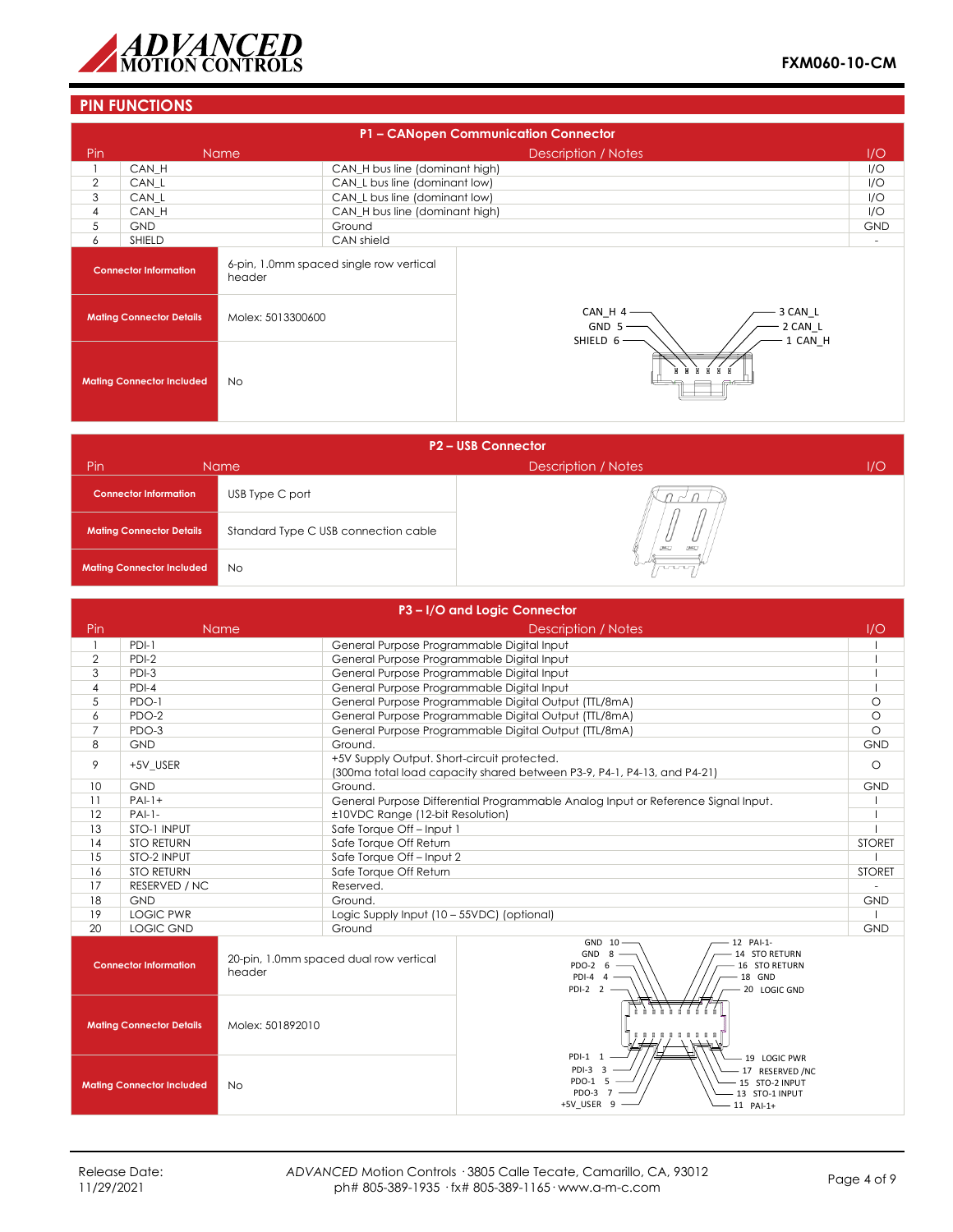

| <b>P4 - Feedback Connector</b> |                                  |                                                  |                                                                                                                        |                                                                                                                                                                                                                                                                        |                          |
|--------------------------------|----------------------------------|--------------------------------------------------|------------------------------------------------------------------------------------------------------------------------|------------------------------------------------------------------------------------------------------------------------------------------------------------------------------------------------------------------------------------------------------------------------|--------------------------|
| Pin                            | Absolute<br>Encoder              | Incremental<br>Encoder                           |                                                                                                                        | <b>Description / Notes</b>                                                                                                                                                                                                                                             | 1/O                      |
| $\mathbf{1}$                   | +5V_USER                         | +5V_USER                                         |                                                                                                                        | +5V Supply Output. Short-circuit protected.<br>(300ma total load capacity shared between P3-9, P4-1, P4-13, and P4-21)                                                                                                                                                 | $\circ$                  |
| $\overline{2}$                 | <b>GND</b>                       | <b>GND</b>                                       | Ground.                                                                                                                |                                                                                                                                                                                                                                                                        | <b>GND</b>               |
| 3                              | <b>HALL A</b>                    | <b>HALL A</b>                                    |                                                                                                                        |                                                                                                                                                                                                                                                                        |                          |
| 4                              | <b>HALL B</b>                    | <b>HALL B</b>                                    |                                                                                                                        | Single-ended Commutation Sensor Inputs.                                                                                                                                                                                                                                | $\overline{\phantom{a}}$ |
| 5                              | <b>HALL C</b>                    | <b>HALL C</b>                                    |                                                                                                                        |                                                                                                                                                                                                                                                                        |                          |
| 6                              | <b>THERMISTOR</b>                | <b>THERMISTOR</b>                                | Motor Thermal Protection.                                                                                              |                                                                                                                                                                                                                                                                        | $\mathbf{I}$             |
| 7                              | $ENC$ 2 A+                       | $ENC$ 2 A+                                       |                                                                                                                        |                                                                                                                                                                                                                                                                        | $\overline{\phantom{a}}$ |
| 8                              | ENC 2 A-                         | <b>ENC 2 A-</b>                                  |                                                                                                                        | Differential Incremental Encoder A.                                                                                                                                                                                                                                    | $\overline{\phantom{a}}$ |
| 9                              | $ENC$ 2 $B+$                     | $ENC$ 2 $B+$                                     |                                                                                                                        |                                                                                                                                                                                                                                                                        | H                        |
| 10                             | ENC 2 B-                         | ENC 2 B-                                         |                                                                                                                        | Differential Incremental Encoder B.                                                                                                                                                                                                                                    | $\mathbf{I}$             |
| 11                             | $ENC$ 2 I+                       | $ENC$ 2 $H$                                      |                                                                                                                        | Differential Incremental Encoder Index.                                                                                                                                                                                                                                | $\overline{1}$           |
| 12                             | $ENC$ 2 $I-$                     | $ENC$ 2 $I$ -                                    |                                                                                                                        |                                                                                                                                                                                                                                                                        | $\overline{1}$           |
| 13                             | +5V_USER                         | +5V_USER                                         |                                                                                                                        | +5V Supply Output. Short-circuit protected.<br>(300ma total load capacity shared between P3-9, P4-1, P4-13, and P4-21)                                                                                                                                                 | $\circ$                  |
| 14                             | <b>GND</b>                       | <b>GND</b>                                       | Ground.                                                                                                                |                                                                                                                                                                                                                                                                        | <b>GND</b>               |
| 15                             | STEP +                           | STEP +                                           | Differential Step Input.                                                                                               |                                                                                                                                                                                                                                                                        | $\mathbf{I}$             |
| 16                             | STEP-                            | STEP-                                            |                                                                                                                        |                                                                                                                                                                                                                                                                        | H                        |
| 17                             | $DIR +$                          | $DIR +$                                          | Differential Direction Input.                                                                                          |                                                                                                                                                                                                                                                                        | $\mathbf{I}$             |
| 18                             | $DIR -$                          | $DIR -$                                          |                                                                                                                        |                                                                                                                                                                                                                                                                        | J.                       |
| 19                             | <b>RESERVED</b>                  | <b>RESERVED</b>                                  | Reserved.                                                                                                              |                                                                                                                                                                                                                                                                        | $\sim$                   |
| 20                             | <b>RESERVED</b>                  | <b>RESERVED</b>                                  |                                                                                                                        |                                                                                                                                                                                                                                                                        | $\sim$                   |
| 21                             | +5V_USER                         | +5V_USER                                         | +5V Supply Output. Short-circuit protected.<br>(300ma total load capacity shared between P3-9, P4-1, P4-13, and P4-21) |                                                                                                                                                                                                                                                                        | $\circlearrowright$      |
| 22                             | <b>GND</b>                       | <b>GND</b>                                       | Ground.                                                                                                                |                                                                                                                                                                                                                                                                        | <b>GND</b>               |
| 23                             | ENC 1 DATA+                      | ENC 1 A+                                         |                                                                                                                        | Differential Data Line for Absolute Encoders (BiSS: SLO+/-) or Differential Incremental                                                                                                                                                                                |                          |
| 24                             | ENC 1 DATA-                      | ENC 1 A-                                         | Encoder A.                                                                                                             |                                                                                                                                                                                                                                                                        | $\overline{\phantom{a}}$ |
| 25                             | ENC 1 CLOCK+                     | $ENC$ 1 $B+$                                     |                                                                                                                        | Differential Clock Line for Absolute Encoders (BiSS: MA+/-) or Differential Incremental                                                                                                                                                                                | $\mathbf{I}$             |
| 26                             | ENC 1 CLOCK-                     | ENC 1 B-                                         | Encoder B.                                                                                                             |                                                                                                                                                                                                                                                                        | $\mathbf{I}$             |
| 27                             | ENC 1 REF MARK+                  | <b>ENC 1 I+</b>                                  | $\alpha$ r                                                                                                             | Differential Reference Mark for Absolute Encoders (Leave open for BiSS and EnDat 2.2)                                                                                                                                                                                  | $\overline{\phantom{a}}$ |
| 28                             | ENC 1 REF MARK-                  | $ENC 1$ $I$ -                                    |                                                                                                                        | Differential Incremental Encoder Index.                                                                                                                                                                                                                                | $\overline{1}$           |
| 29                             | <b>RESERVED</b>                  | <b>RESERVED</b>                                  | Reserved.                                                                                                              |                                                                                                                                                                                                                                                                        | ÷.                       |
| 30                             | <b>RESERVED</b>                  | <b>RESERVED</b>                                  | Reserved.                                                                                                              |                                                                                                                                                                                                                                                                        |                          |
|                                | <b>Connector Information</b>     | 30-pin, 1.0mm spaced dual row vertical<br>header |                                                                                                                        | STEP- 16<br>18 DIR-<br>GND 14<br>20 RESERVED<br>ENC 2 I- 12<br>ENC 2 B- 10<br>22 GND<br>- 24 ENC 1 DATA- / ENC 1 A-<br>ENC $2A - 8$ -<br>THERMISTOR 6 -<br>- 26 ENC 1 CLOCK- / ENC 1 B-<br>HALL B 4 -<br>- 28 ENC 1 REF MARK- / ENC 1 I-<br>$GND 2 -$<br>- 30 RESERVED |                          |
|                                | <b>Mating Connector Details</b>  | Molex: 5011893010                                |                                                                                                                        | . <i>.</i> .<br>g.<br>.<br>+5V USER 1<br>- 29 RESERVED<br>HALL A 3<br>27 ENC 1 REF MARK+ / ENC 1 I+<br>HALL C 5 ·                                                                                                                                                      |                          |
|                                | <b>Mating Connector Included</b> | No                                               |                                                                                                                        | 25 ENC 1 CLOCK+/ENC 1 B+<br>23 ENC 1 DATA+ / ENC 1 A+<br>ENC $2A+7$<br>$ENC2B+9$ -<br>$-21$ +5V OUT<br>$ENC2$  + 11 -<br>- 19 RESERVED                                                                                                                                 |                          |

 $19$  Rese.<br> $-17$  DIR +

+5V\_USER 13 -<br>STEP+ 15 -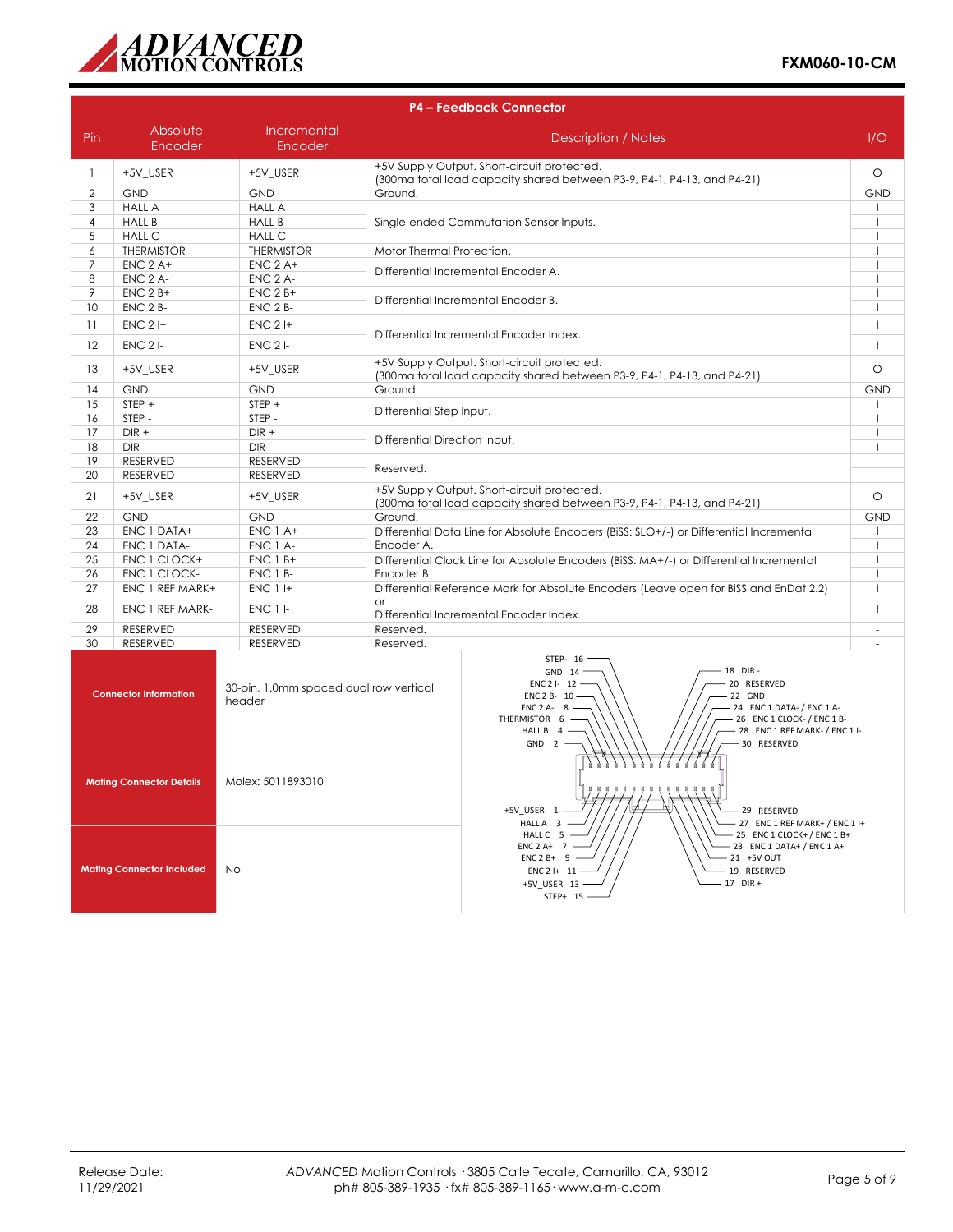

| <b>P5 - Power Connector</b>                                                                              |           |             |                                                                                                                                                                           |  |     |  |
|----------------------------------------------------------------------------------------------------------|-----------|-------------|---------------------------------------------------------------------------------------------------------------------------------------------------------------------------|--|-----|--|
| Pin                                                                                                      |           | <b>Name</b> | Description / Notes<br>1/O                                                                                                                                                |  |     |  |
|                                                                                                          | HV        |             | DC Supply Input. Applications with a supply voltage higher than 30VDC require a minimum<br>external decoupling capacitance of 470µF / 100V added across HV and POWER GND. |  |     |  |
| 2                                                                                                        | POWER GND |             | Ground.                                                                                                                                                                   |  | GND |  |
| 2-port 3.5mm spaced vertical entry screw<br>POWER GROUND 2 -<br><b>Connector Information</b><br>terminal |           | $HV 1$ —    |                                                                                                                                                                           |  |     |  |
| N/A<br><b>Mating Connector Details</b>                                                                   |           |             |                                                                                                                                                                           |  |     |  |
| N/A<br><b>Mating Connector Included</b>                                                                  |           |             | ٢F                                                                                                                                                                        |  |     |  |

| <b>P6 - Motor Power Connector</b> |                                  |          |                                          |                                               |     |  |
|-----------------------------------|----------------------------------|----------|------------------------------------------|-----------------------------------------------|-----|--|
| <b>Pin</b>                        |                                  | Name     |                                          | Description / Notes                           | I/O |  |
|                                   | <b>MOTOR A</b>                   |          | Motor Phase A.                           |                                               |     |  |
| $\overline{2}$                    | <b>MOTOR B</b>                   |          | Motor Phase B.                           |                                               | O   |  |
| 3                                 | MOTOR C                          |          | Motor Phase C.                           |                                               |     |  |
|                                   | <b>Connector Information</b>     | terminal | 3-port 3.5mm spaced vertical entry screw | MOTORC $3$ —<br>MOTOR B $2$ -<br>MOTORA $1$ – |     |  |
|                                   | <b>Mating Connector Details</b>  | N/A      |                                          |                                               |     |  |
|                                   | <b>Mating Connector Included</b> | N/A      |                                          | $\overline{\phantom{0}}$                      |     |  |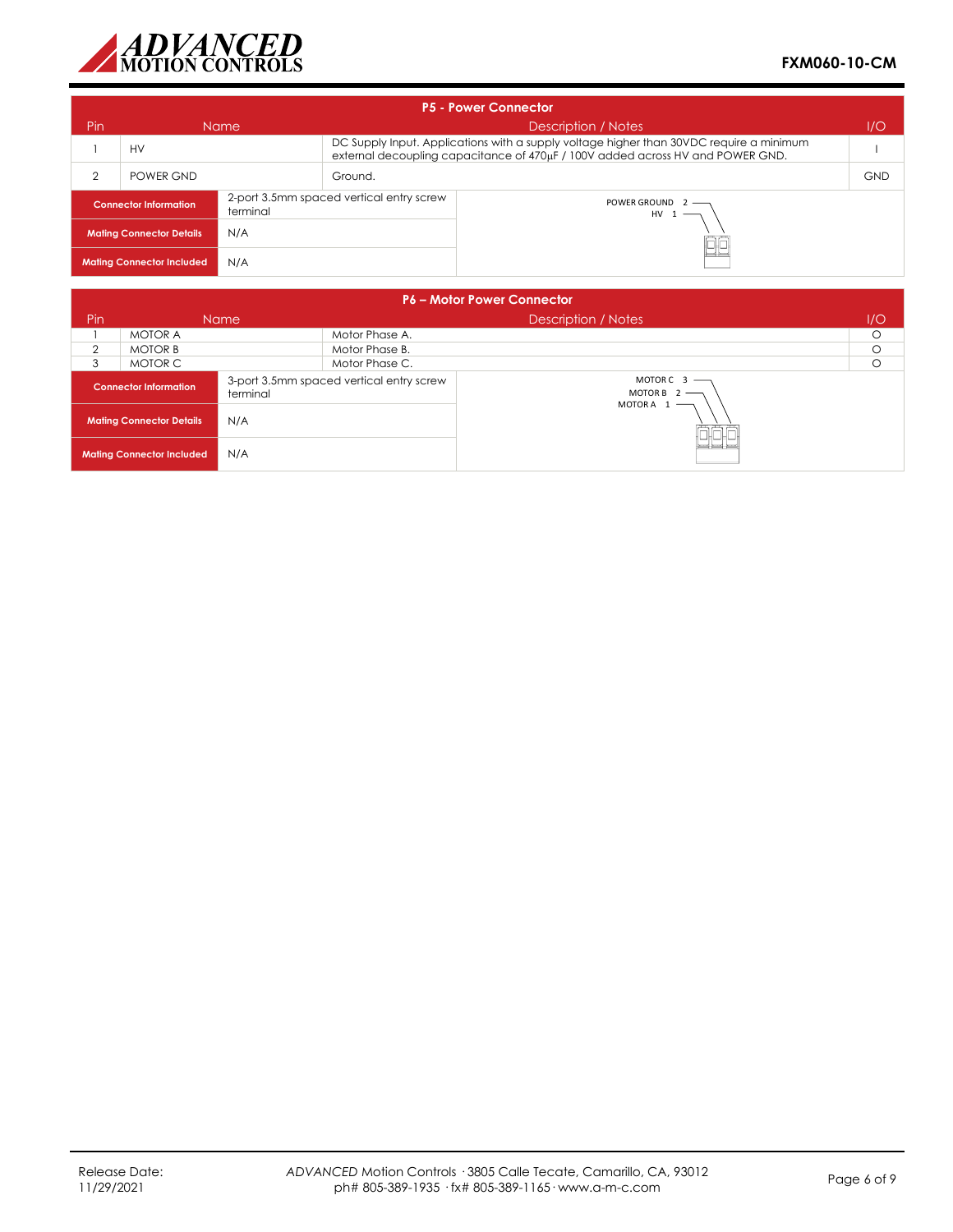

## **BOARD CONFIGURATION**

#### **Status LED Functions**

| LED              | <b>Description</b>                                                                                                                          |
|------------------|---------------------------------------------------------------------------------------------------------------------------------------------|
| <b>STAT</b>      | Indicates drive power bridge status. GREEN when DC bus power is applied and the drive is enabled. RED when the drive is in a<br>fault state |
| <b>LOGIC PWR</b> | Indicates that +5V logic power is available to the drive. GREEN when +5V logic power is available.                                          |

#### **Switch Settings**

The CANopen Node ID and baud rate are set using DIP Switch SW1. Switch settings are given in the below table.

| SW <sub>1</sub> | <b>Description</b>          | On                                                                                                                                     | Off                            |
|-----------------|-----------------------------|----------------------------------------------------------------------------------------------------------------------------------------|--------------------------------|
|                 | Bit 0 of binary CANopen ID. | On = 1, Off = 0. Note that setting all addressing switches to 0 will use<br>the address stored in NVM. Default setting is NVM address. |                                |
| $\overline{2}$  | Bit 1 of binary CANopen ID. |                                                                                                                                        |                                |
| 3               | Bit 2 of binary CANopen ID. |                                                                                                                                        |                                |
| $\overline{4}$  | Bit 3 of binary CANopen ID. |                                                                                                                                        |                                |
| 5               | <b>Baud Rate</b>            | 500k                                                                                                                                   | Set via software (default)     |
| 6               | <b>RESERVED</b>             | Invalid                                                                                                                                | Leave off for proper operation |
| $\overline{7}$  | <b>RESERVED</b>             | Invalid                                                                                                                                |                                |
| 8               | Network Termination         | Terminated                                                                                                                             | Not Terminated (default)       |

### **Safe Torque Off (STO) Inputs**

The Safe Torque Off (STO) inputs are dedicated +5VDC sinking single-ended inputs. For applications not using STO functionality, disabling of the STO feature is required for proper drive operation. STO may be disabled by following the STO Disable wiring instructions as given in the hardware installation manual.

#### **Mating Connector Kit**

Mating connector housing and crimp contacts can be ordered as a kit using *ADVANCED* Motion Controls' part number KC-MC1XFM01. This includes mating connector housing and crimp style contacts for the Communication, I/O and Logic, and Feedback connectors. The recommended tool for crimping the contacts is Molex PN: 63819-1500 (not included with the kit).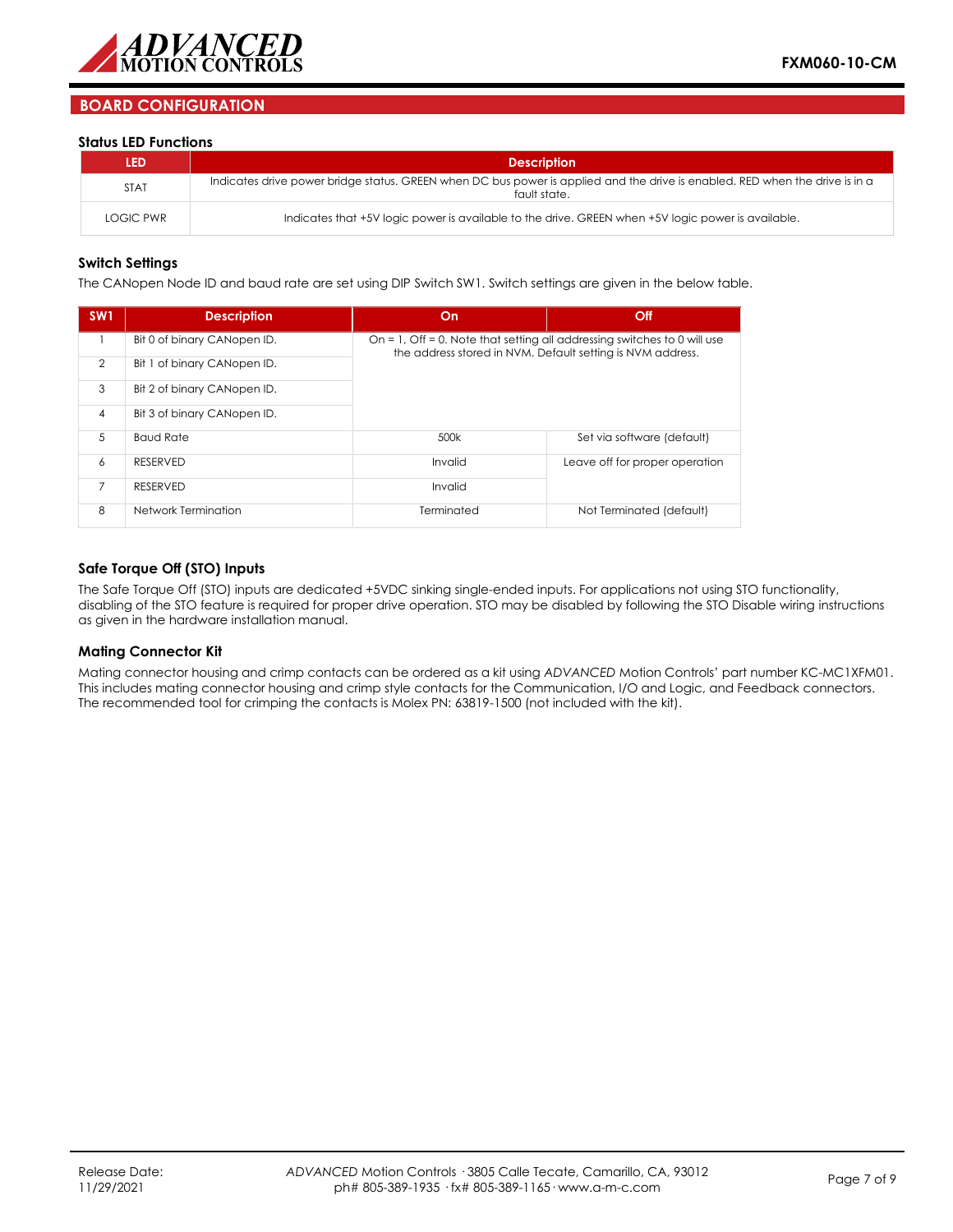

#### **MOUNTING DIMENSIONS**Ţ  $\overline{\mathbf{2}}$  $\begin{bmatrix} 22 \\ .86 \end{bmatrix}$  $\frac{\phi}{\phi}$ 1.7<br>[.07]  $\begin{bmatrix} 11.6 \\ 1.45 \end{bmatrix}$  $\rightarrow$  $\begin{array}{c} 49 \\ [1.93] \end{array}$ **The Second** ٠ Б  $\begin{bmatrix} 2.3 \\ .09 \end{bmatrix}$ 2X 4-40 UNC-2B  $\frac{38.1}{[1.50]}$  $\begin{bmatrix} 36.3 \\ 1.43 \end{bmatrix}$  $\frac{50.8}{[2.00]}$  $\begin{bmatrix} 1.8 \\ 0.07 \end{bmatrix}$ 4 r.  $\overline{\mathbb{L}}$  $\ddot{\mathbf{0}}$  $\begin{bmatrix} 25.4 \\ 1.00 \end{bmatrix}$ 23.6  $\frac{2x}{[.07]}$ NAME DATE<br>DRAWN P. MEAD 07/02/202 ADVANCED UNLES ASE SP **FIED** :<br>NSIONS ARE IN MM (INCH)<br>TOLERANCES ARE: MOUNTING DIMENSIONS;<br>FM060-10-CM  $X = \pm 5$ <br> $X = \pm .25$ <br> $XX = \pm .127$  $rac{\frac{\text{size}}{\text{max}}}{\text{sum}}$  $rac{rev}{1}$ DWG NO. MD\_FM060-10-CMA  $\angle$  = ± 5° DO NOT MANUALLY UPDATE SHEET THIRD ANGLE PROJECTION @C  $\frac{50}{2}$